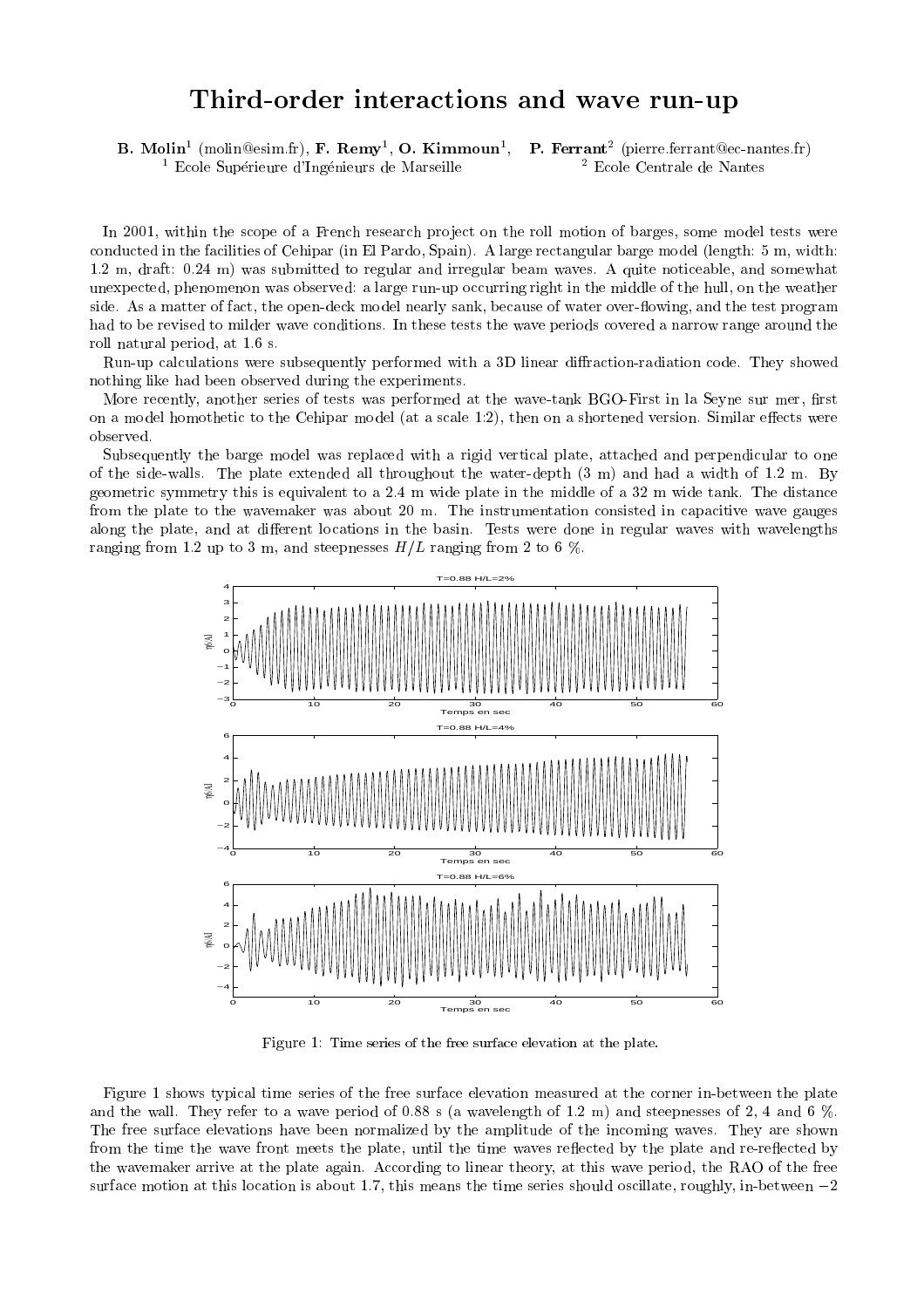

Figure 2: Phase lags vs time.

and  $+2$  (accounting for some harmonic contributions). It can be observed that much larger values are attained as the wave steepness increases, exceeding 5 at  $H/L = 6$  %. A striking feature of the records at  $H/L = 4$  % and  $H/L = 6\%$  is the long duration of the transient part of the time series. Actually it looks like no steady state is being reached.

Figure 2 complements figure 1 by showing the phase difference between the free surface elevation at the plate and the incident wave elevation, as measured by the opposite wall of the tank. It is given for different wave steepnesses ranging from 2 to 6 %. The phase lag was obtained through Fourier analysis over a sliding window, one period long. It can be observed that the phase differences steadily decrease from zero toward negative values, at a rate that depends on the wave steepness. Negative phase difference means that the wave elevation at the plate is lagging behind the incident wave elevation away from the plate. At the larger steepnesses the phase lag seems to stabilize at a value of about  $-2.5$  rd.

An intuitive interpretation of these results is that the incoming wave system is being slowed down as it progresses toward the plate, through interaction with the reflected wave system. As the reflected wave system gradually spreads over the basin, the interaction area increases in time. This would provide an explanation for the transient character of the experimental records.

To render such interaction effects, one needs to pursue the hydrodynamic analysis to third-order in the wave steepness. In the following we attempt at proving that these tertiary wave effects are responsible for the localized run-up phenomenon.

A pioneering paper on changes of phase velocity through third-order effects is due to Longuet-Higgins  $\&$ Phillips (1962). Many others have followed. In Longuet-Higgins & Phillips (1962) the wave system consists of two plane waves with frequencies  $\omega_1$ ,  $\omega_2$ , and arbitrary directions of propagation. Here we are concerned with waves of the same frequency  $\omega$ . From Longuet-Higgins & Phillips (1962) we easily obtain that, given two plane waves of identical frequency  $\omega$ , with amplitudes  $A_1$ ,  $A_2$  and directions 0,  $\beta$ , third-order interactions result in a modification of the wave number of the first component given by

$$
\Delta k_1 = k^3 A_2^2 f(\beta) + \frac{1}{2} k^3 A_1^2 f(0) = k^3 A_2^2 f(\beta) - k^3 A_1^2
$$
 (1)

where  $f(\beta)$  is given by

$$
f(\beta) = (\cos \beta - 1) \sqrt{2 + 2 \cos \beta} - 2 \cos \beta - \frac{1}{2} \sin^2 \beta - \frac{2(1 - \cos \beta)}{\sqrt{2 + 2 \cos \beta} - 4} \left(1 + \cos \beta + \sqrt{2 + 2 \cos \beta}\right) \tag{2}
$$

and shown in figure 3.

This result applies to two plane wave systems which have interacted for a sufficiently long time that a steady state has been reached. It is not clear how far it can be applied to our transient problem where the reflected wave field varies in amplitude and direction, both over time and space.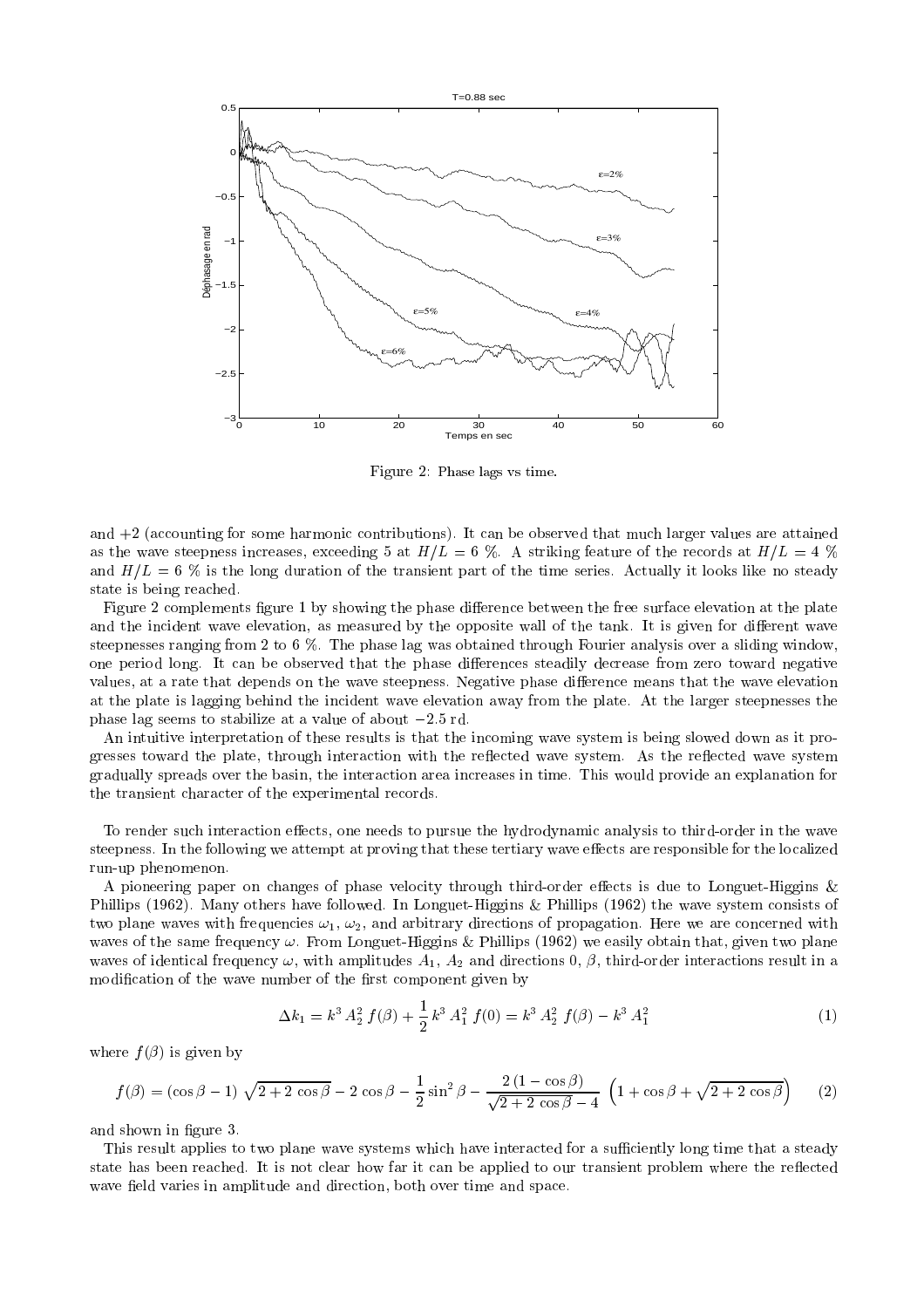

Figure 3: Interaction function  $f(\beta)$ .

If we assume that we can make use of it, then we can simply estimate the phase delay of the incoming wave system. We write its velocity potential under the form

$$
\Phi_I = \frac{A_I g}{\omega} e^{k z} \Re \left\{ e^{i k x - i \omega t - i \psi(x, y, t)} \right\}
$$
\n(3)

where the phase  $\psi$  is supposed to vary slowly in space and time. The coordinate system is such that  $y = 0$  is the tank wall (the vertical plane of symmetry) and  $x = 0$ ,  $|y| \le 1.2$  m is the plate.

We consider that the reflected wave-field is locally equivalent to a plane wave with amplitude  $A_R(x, y, t)$  and direction  $\beta(x, y, t)$ . Then, neglecting the interaction of the incoming wave with itself (it results in identical phase change all across the tank), we obtain from (1) that  $\psi$  satisfies

$$
\frac{\partial \psi}{\partial x} = -k^3 A_R^2 f(\beta) \tag{4}
$$

If we focus on the first instants after the incident waves reach the plate, we can (over)simplify the situation by stating that the reflected wave-field progresses at the group velocity back toward the wave-maker. Hence the phase lag at  $y = 0$  is given by

$$
\psi(0,0,t) = -k^3 f(\pi) \int_{-C_G t}^{0} A_R^2(x,0,t) dx
$$
\n(5)

Taking  $A_R \sim A_I$  as a first approximation we get

$$
\psi(0,0,t) = -k^2 A_t^2 \omega t \tag{6}
$$

This agrees only qualitatively with the phase variations given in figure 2.

In a second step we have solved exactly the linear, frequency domain, diffraction problem, through eigenfunction expansions. Then we have mimicked the time development of the reflected wave-field by considering that it extends to a distance  $d(t) = C_G t$  (in the x direction) from the plate. We have computed the phase lag  $\psi(0, y)$  for increasing values of d, by identifying, locally, the reflected wave system with a plane wave and integrating (4) in x, from  $-d$  to 0. The results are shown in figure 4 for a steepness of 4 %. We can notice that the phase difference, between the end and the center of the plate, stabilizes to about 1.2 rd after  $8 \text{ m}$ .

What we have done here is incorrect in many ways. First we have assumed that the incident and reflected wave systems progress as Heaviside functions in the (positive/negative) x direction. Secondly we have not updated the reflected wave system as the incident one undergoes modifications.

The latter problem can be grossly remedied through the following procedure: an interaction length  $d$  is chosen, for instance 20 m (the distance from the plate to the wave-maker). This gives the phase function  $\psi(0, y)$  at the plate. The diffraction problem is then solved again with a modified incident potential expressed as (3). This gives a new reflected wave system, hence new phase lags, etc. The process is repeated until convergence is reached. The choice of the distance  $d$  appears to matter little as long as it is much larger than the plate length.

We give in figure 5 the obtained RAO's of the free surface elevation along the plate, now for a wavelength of 1.8 m  $(T = 1.07 \text{ s})$ , obtained through this iterative procedure, for different steepnesses.

It can be observed that the run-up gets strongly enhanced at the wall, around  $y = 0$ , as the steepness increases. The curvature of the crests of the incoming waves results into focusing toward the center of the plate. In the